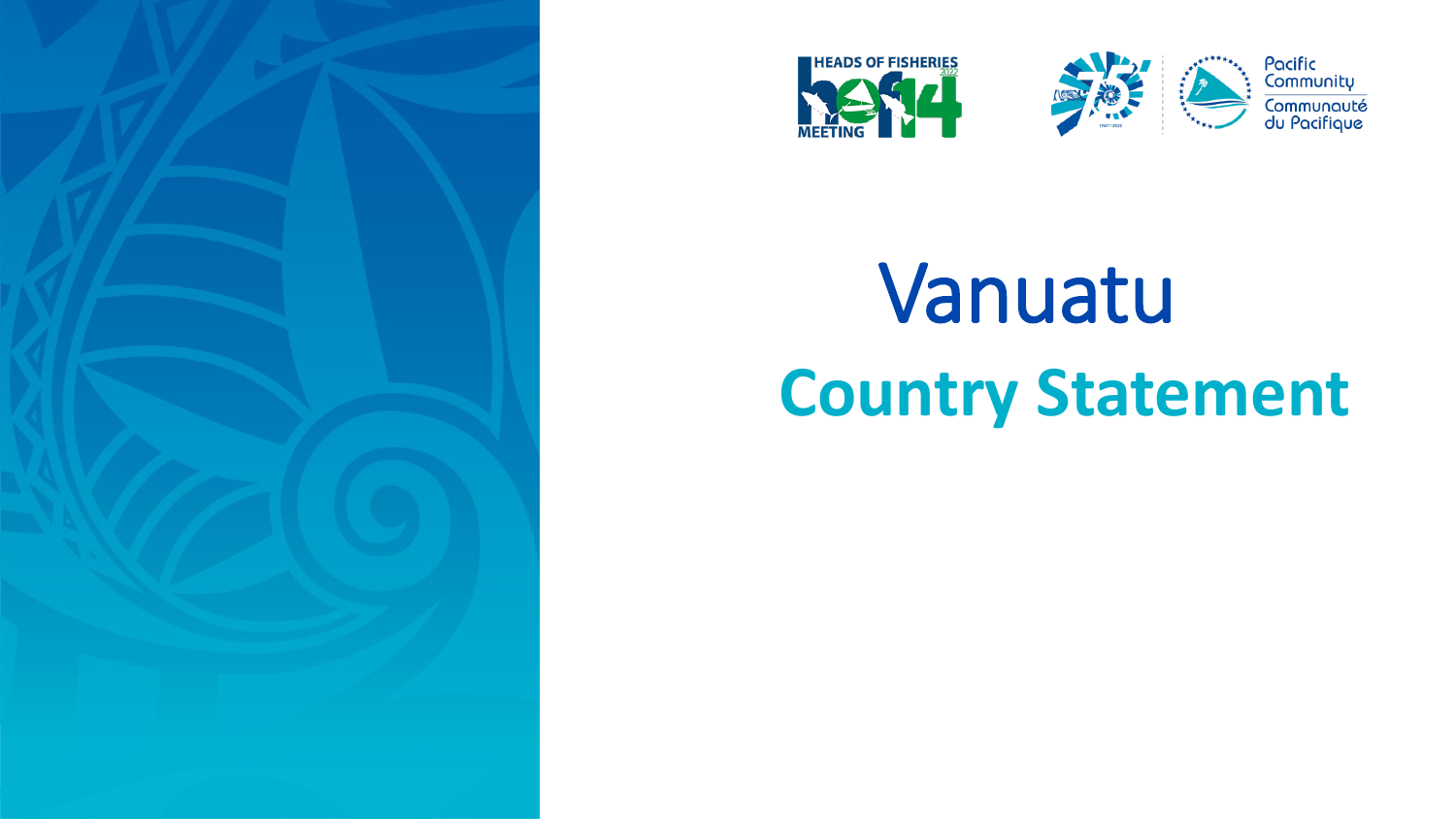### 1. NEW DEVELOPMENTS – Coastal Fisheries & Aquaculture



*Outline up to three new developments in the last twelve months relating to fisheries and/or aquaculture in your country/territory which are relevant to HoF.* 

#### • **Coastal Fisheries**

#### **1. Reef fish stock assessment protocol developed and implemented to regulate size limits of coastal reef fish.**

Vanuatu has never developed a national reef fish stock assessment protocol. The pathways CBFM fish mat monitoring tool has prompted the development of stock assessment methodologies for use by the Department. SPC's Ikasavea was instrumental in utilizing the department's fish mat monitoring protocol and the SPC fish board protocol to be able to collect the relevant data. LBSPR and other health parameters were calculated. From these results, the first ever stock assessment report on two fish families from two management areas was written.

#### **2. Ghost Gear monitoring complimenting the FAD program**

Trialling out of ghost gear monitoring on anchored FADs using three different tracking buoys. One of the tracking buoys has the potential to be merged with a small vessel tracking system that is being trialled out as well to improve coastal MCS.

#### **3. Data collection**

Coastal fisheries data collection program increased coverage to 100% provincial level, and moving to 100% coverage in the area council levels in the coming year. Successful trial rollout of fish market (solar freezer) data collection as well as a successful trial rollout of the CBFM Fish mat monitoring tool which has led to the first ever production of an annual fisheries catch production report. Additionally, we have started a trial on a small vessel tracking system to monitor fishing activities which has proven to be successful which has led to the purchase of the first hundred units to be installed on small vessels.

#### **4. Scaling up CBFM/CBCRM in Vanuatu**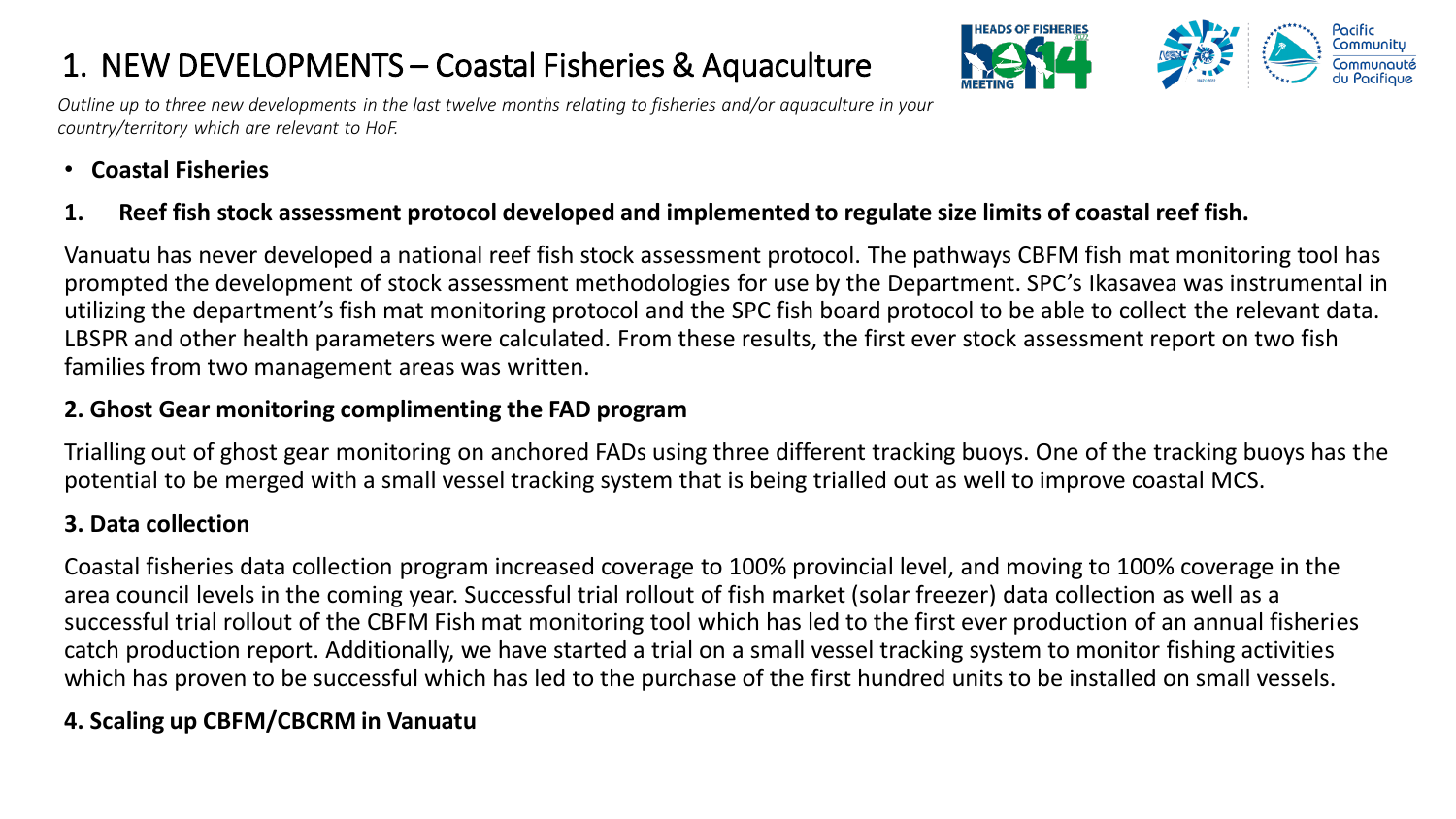

## • **Aquaculture**

- 1. Support of private hatcheries to breed sandfish (*Holothuria scabra*)for the purpose of reseeding and restocking
- 2. Domestic feed production to support Aquaculture farmers Research on creating new feed mixes using locally sourced ingredients.
- 3. Establishment of provincial hatcheries Decentralize services

Establishment of mini-hatcheries and holding facilities in outer islands that can assist in fingerling production.

4. Support communities affected by natural disasters through "Food Basket" initiative – Aquaculture & Fish storage facility

5. Integrated farming of aquaculture, small livestock, vegetables and arboretum/fruit trees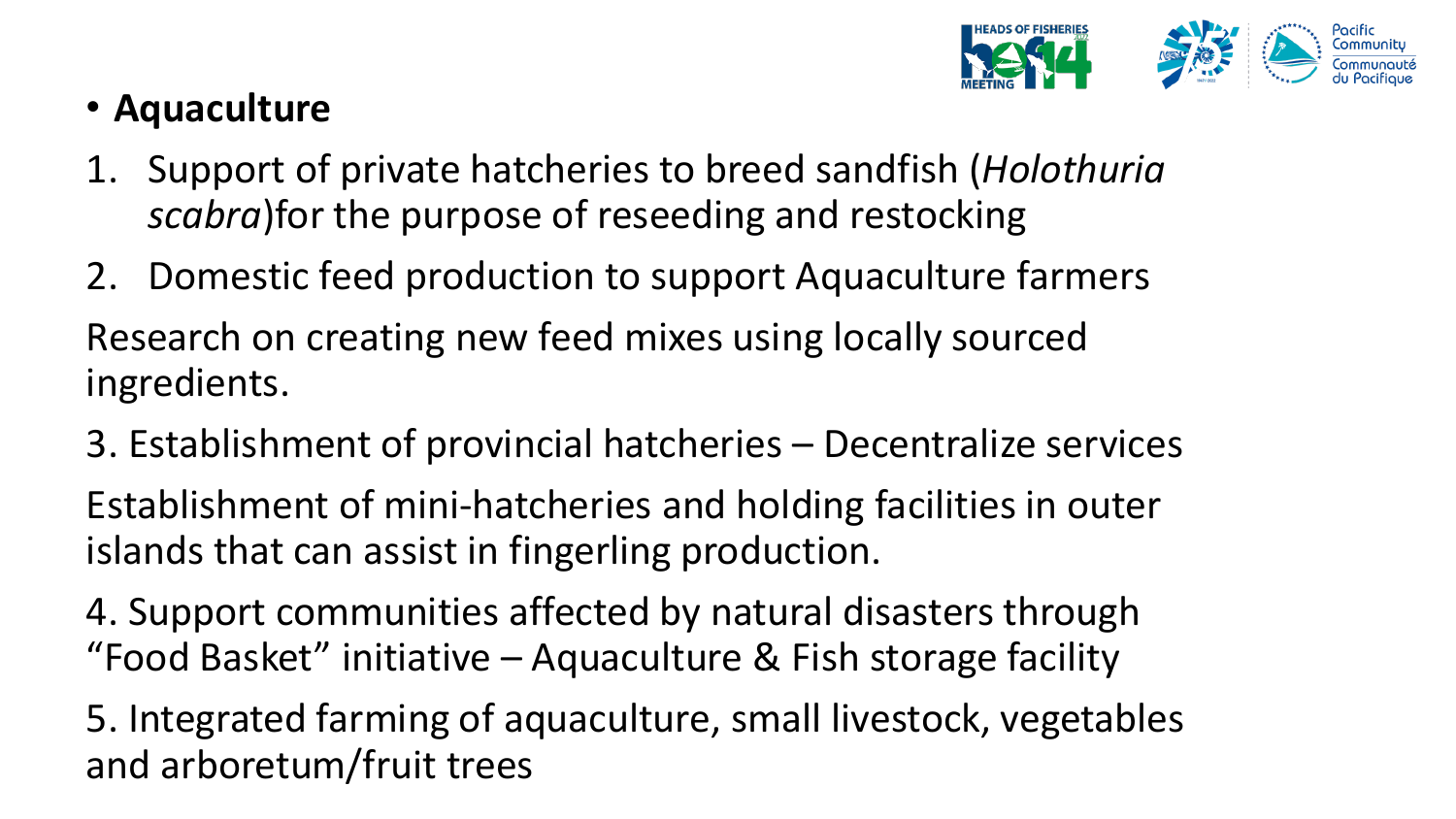

## 2. KEY FISHERIES/AQUACULTURE DECISIONS

*What are the key fisheries and/or aquaculture decisions (1–2) that will have to be made in your country/territory over the next couple of years?*

- Review of current Regulation separate offshore and coastal
- Implementation of coastal reef fish regulation on size limits
- Implementation of fish cold chain system and fish transfer through Public Private Partnership arrangement (Primary, Secondary and Tertiary Markets)
- Improved boat building designs Bigger boat initiative
- Implement a National FAD strategy
- Implement a National Aquaculture management and development strategy